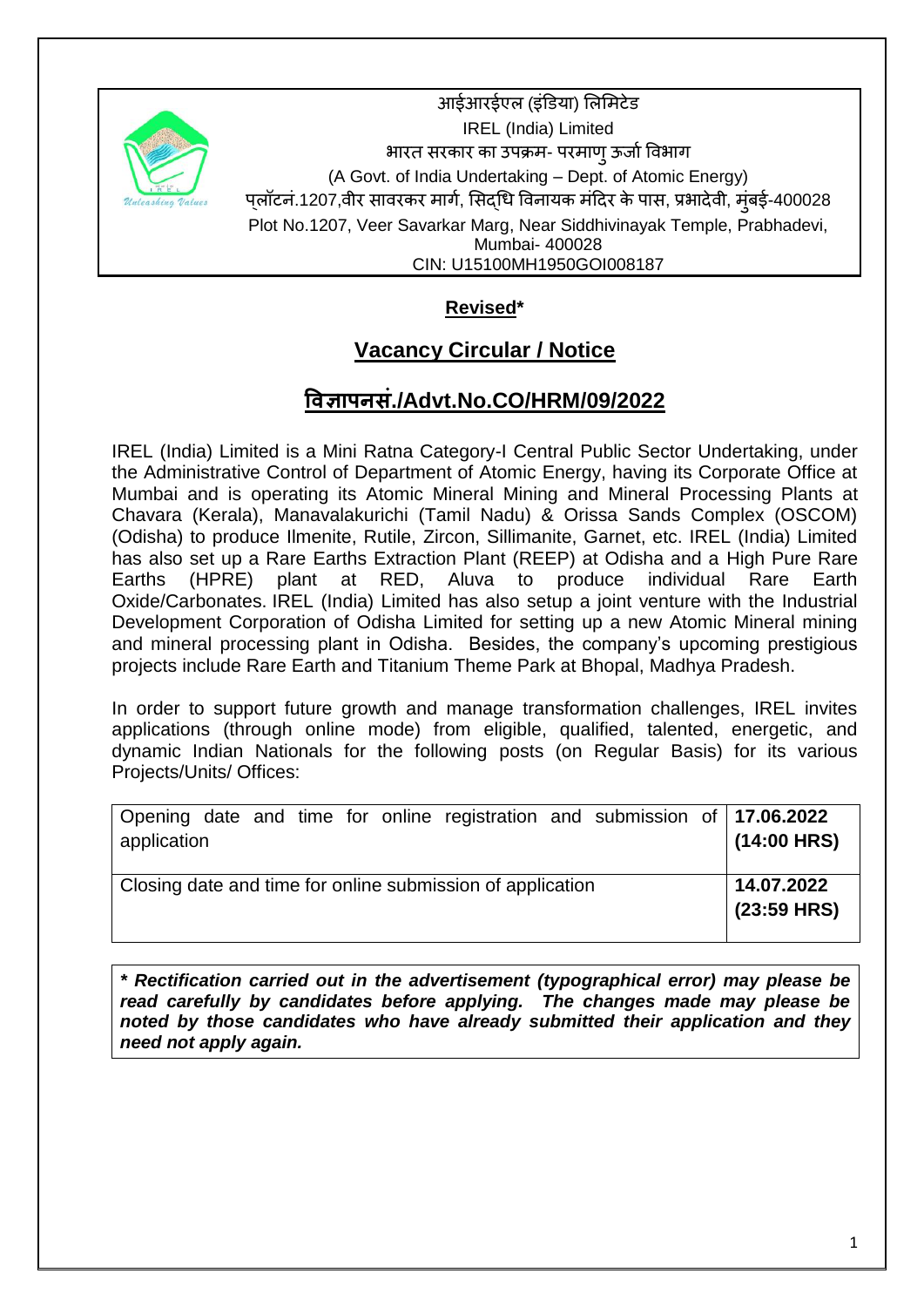#### **2.0 Details of posts**

| 2.1 | Non-Unionized Supervisory Category (Trainees - S-0 Grade): |  |  |
|-----|------------------------------------------------------------|--|--|
|-----|------------------------------------------------------------|--|--|

| <b>Post</b><br>Code | Name of the<br><b>Posts</b>                                                                                                           | No. of Posts/<br><b>Reservation</b>                  | <b>Stipend</b><br>during the<br>period of<br>training/Grade                   | Scale of Pay /<br><b>Grade after</b><br>successful<br>completion of<br><b>Training</b> | Maxi<br>mum<br>Age |
|---------------------|---------------------------------------------------------------------------------------------------------------------------------------|------------------------------------------------------|-------------------------------------------------------------------------------|----------------------------------------------------------------------------------------|--------------------|
| PC <sub>1</sub>     | <b>Graduate Trainee</b><br>(Finance)                                                                                                  | 07<br>$\{UR-3$<br>OBC(NCL)-2<br>SC-1, EWS-1}         | Consolidated<br>monthly<br>Stipend of<br>Rs.30,850/-<br>plus                  | Rs.25000-68000<br>S-1 Grade                                                            | 26<br>Years        |
| PC <sub>2</sub>     | <b>Graduate Trainee</b><br>(HR)                                                                                                       | 05<br>$\{UR-3,$<br>OBC(NCL)-1<br>$SC-1$              | company<br>accommodation/<br>HRA in case of<br>non availability<br>of company |                                                                                        |                    |
| PC <sub>3</sub>     | Diploma Trainee<br>(Technical)<br>(Mining / Chemical<br>/ Mechanical /<br>Electrical / Civil /<br>Electronics and<br>Instrumentation) | 19<br>{UR-8, SC-2,<br>ST-2,<br>OBC(NCL)-5<br>$EWS-2$ | accommodation<br>S-0 Grade                                                    |                                                                                        |                    |

#### **2.1.1 Terms and conditions of Training and employment:**

Candidates selected for the posts with post codes PC1 to PC3 will be engaged as Trainees as per the company policy and shall be paid consolidated stipend of Rs.30,850/- plus company accommodation/HRA in case of non availability of company accommodation and medical facility for self. The Selected Candidates shall be on training initially for a period of 1 (one) year, on successful completion of which they will be absorbed in S-1 Grade as Junior Supervisor.

#### **2.1.2 Emoluments after absorption in regular grade:**

Graduate Trainees / Diploma Trainees, after successful completion of training and absorption in the S-1 Grade, in addition to Basic Pay, would be entitled to applicable Industrial Dearness Allowance, HRA/Company accommodation as applicable, Allowances as applicable, Annual Increments, benefits such as Leave Encashment, medical facility for self and dependent family members, loans and advances, PF, Gratuity, Performance Related Pay(PRP) as per Rules, Uniforms, etc., as applicable under Rules in force from time to time.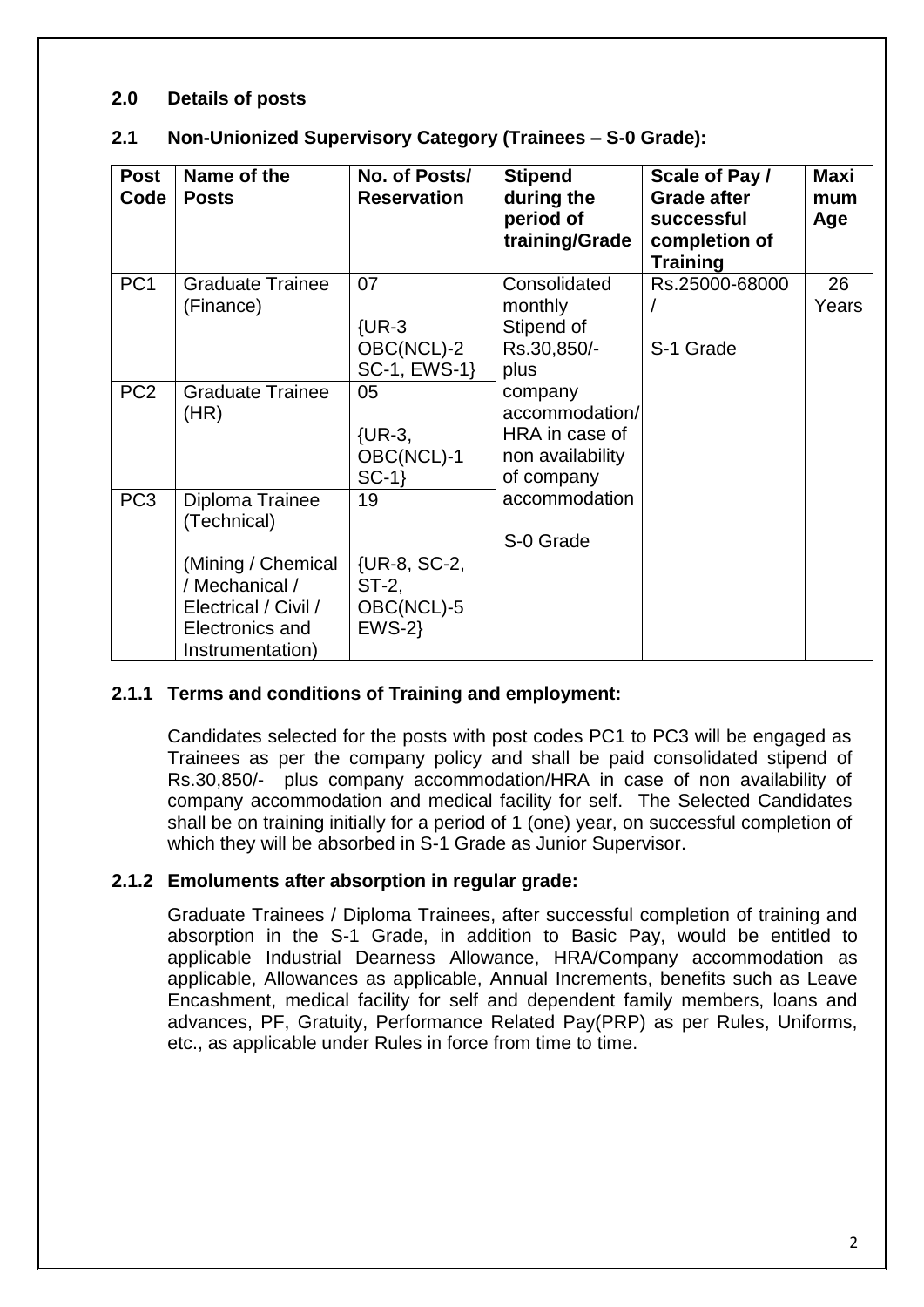# **2.2 Non-Unionized Supervisory Category (S-1 Grade):**

| <b>Post</b><br>Code | Name of the Posts   No. of              | Posts/<br><b>Reservation</b> | <b>Scale of Pay/</b><br>Grade  | <b>Maximum</b><br>Age |
|---------------------|-----------------------------------------|------------------------------|--------------------------------|-----------------------|
| PC4                 | <b>Junior Supervisor</b><br>(Rajbhasha) | ົ<br>$UR - 3$                | Rs.25000-68000/-<br>S-1 Grade  | 30 Years              |
| PC <sub>5</sub>     | <b>Personal Secretary</b>               | 2<br>$\{UR - 2\}$            | Rs.25000-68000/-/<br>S-1 Grade | 30 Years              |

In addition to Basic Pay, candidates appointed in the above post (Post Code PC4 & PC5) will be paid Industrial Dearness Allowance, HRA/Company accommodation as applicable, Allowances as applicable, Annual Increments, benefits such as Leave Encashment, medical facility for self and dependent family members, loans and advances, PF, Gratuity, Performance Related Pay (PRP) as per Rules, Uniforms, etc. as applicable under Rules in force from time to time.

# **2.3 Non-Executive (Workmen) Category:**

| <b>Post</b><br>Code | <b>Name of the Post</b>                                                                                               | No. of Posts/<br><b>Reservation</b>                            | <b>Stipend</b><br>during the<br>period of<br>training | <b>Maxim</b><br>um<br>Age | <b>Scale</b><br>Pay<br><b>of</b><br>after successful<br>completion<br><b>of</b><br><b>Training / Grade</b> |
|---------------------|-----------------------------------------------------------------------------------------------------------------------|----------------------------------------------------------------|-------------------------------------------------------|---------------------------|------------------------------------------------------------------------------------------------------------|
| PC <sub>6</sub>     | Tradesman<br>Trainee (ITI)<br>Fitter / Electrician /<br>Attendant<br>Operator-<br>Chemical Plant /<br>Instrumentation | 28<br>$\{UR-13$<br>OBC(NCL)-03<br>SC-04, ST-06<br>EWS-02}      | Consolidated<br>monthly<br>Stipend of<br>Rs.20,000/-  | 35<br>Years               | Rs.22000-88000/-<br>W-3 Grade                                                                              |
| PC <sub>7</sub>     | Fitter / Electrician                                                                                                  | 14<br><b>{UR-09</b><br>OBC(NCL)-03<br><b>SC-01</b><br>$EWS-01$ |                                                       |                           |                                                                                                            |
| PC <sub>8</sub>     | Fitter / Electrician                                                                                                  | 14<br><b>{UR-08</b><br>OBC(NCL)-03<br>SC-02,<br>EWS-01}        |                                                       |                           |                                                                                                            |

# **2.3.1 Terms and conditions of Training and employment:**

Candidates selected for the posts with post code PC6, PC7 & PC8 will be engaged as Trainees as per the company policy as applicable and shall be paid consolidated stipend of Rs.20,000/- and medical facility for self. The Selected Candidates shall be on training initially for a period of 1(one) year, on successful completion of which they will be absorbed in W-3 Grade as Tradesman Trainee (ITI-Fitter)/ Tradesman Trainee (ITI-Electrician)/Tradesman Trainee (ITI-Attendant Operator-Chemical Plant)/(ITI-Instrumentation).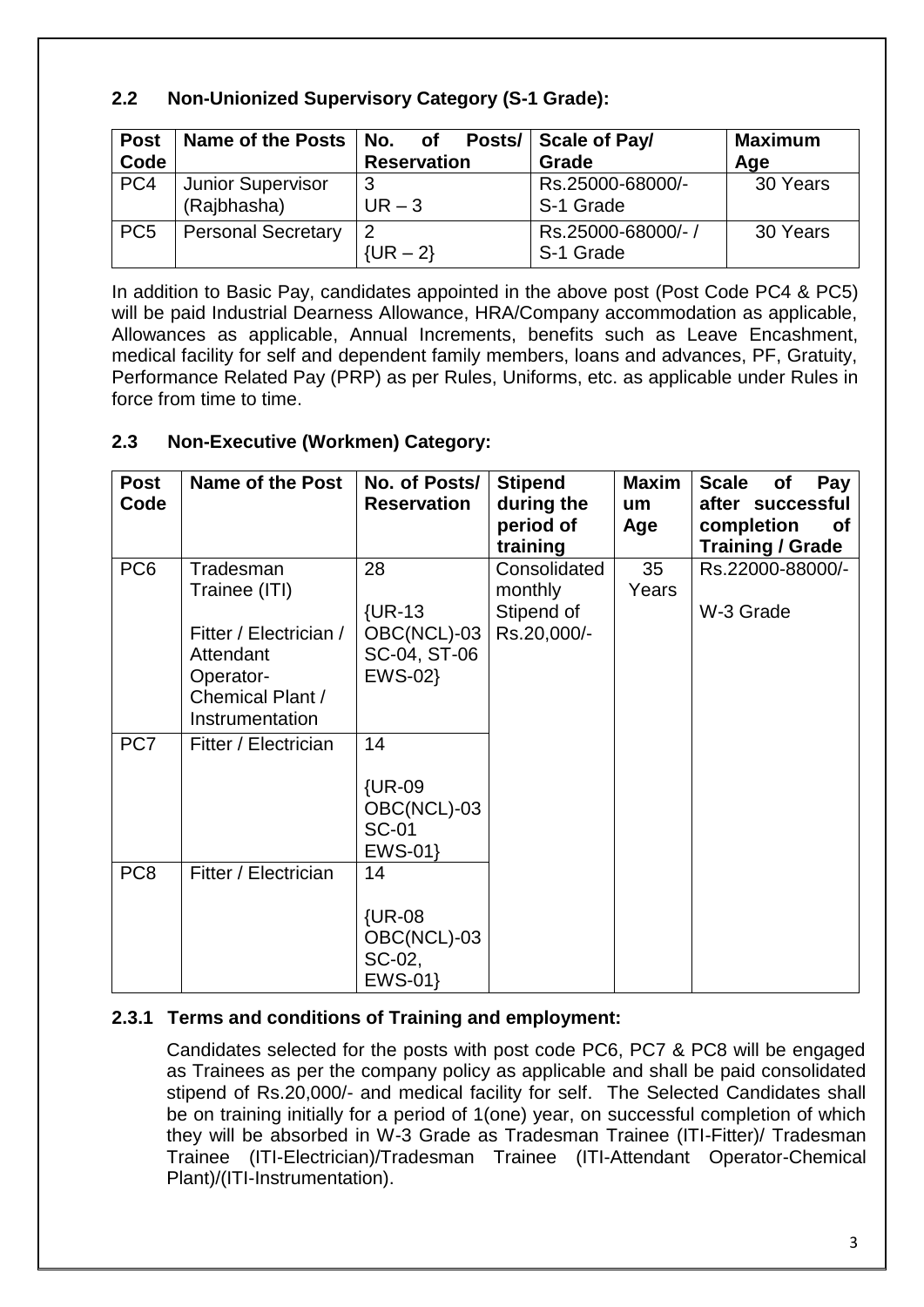## **2.3.2 Emoluments after absorption in regular grade:**

Tradesman Trainees, after successful completion of training and absorption in the W-3 Grade, in addition to Basic Pay, would be entitled to applicable Industrial Dearness Allowance, HRA and other allowances / benefits as applicable as per company rules in force from time to time.

**3.0** Compassionate appointment in the company shall be regulated as per the compassionate appointment policy of the company. As per the said policy, up to a maximum of 5% of the advertised vacancies are earmarked for compassionate appointment. Dependents of deceased employees of IREL (India) Limited and whose family is indigent, as per the said policy, are eligible to apply. Age relaxation upto a maximum of 10 years over and above the age eligibility criteria applicable to open candidates will be allowed under this category. As per the said policy, if a family member of the deceased is employed in Government / Semi-Government / PSU / Autonomous / Statutory organisations, the family will be treated as nonindigent and the dependent will not be eligible to apply.

Candidates who fulfil all the advertised eligibility criteria (except for the age relaxation as stated in this paragraph) will have to go through the normal procedure of submission of application online, payment of fee, appearing for CBT / PBT as applicable etc. as prescribed for other candidates. In addition, candidates applying under this category will have to provide the details about the deceased employee in the online application form. Particulars furnished by the candidate will be verified from the Unit where the deceased employee had last worked and in case the particulars are incorrect, the candidate will not be considered under compassionate category. Appointment under this category will be subject to verification of all the particulars / documents including indigence. Since all other requirements are same as prescribed for other candidates, candidates applying under this category are required to go-through this advertisement thoroughly and check their eligibility criteria before applying.

## **4.0 Qualification & Experience for Non-Unionized Supervisory Category:**

#### **4.1 Post Code – PC1 to PC3: Graduate Trainees / Diploma Trainees:**

- **A. Graduate Trainee (Finance):** CA intermediate or CMA intermediate / Graduate in Commerce from a recognized Indian University with minimum 60% marks in aggregate for UR, OBC(NCL) & EWS candidates and 50% marks in aggregate for SC candidates.
- **B.** Graduate Trainee (HR): Graduate in any discipline from a recognized Indian University with minimum 60% marks in aggregate for UR and OBC(NCL) candidates and 50% marks in aggregate for SC candidates.

**Desirable:** Candidates possessing additional qualifications i.e. 1 year diploma in HR / Industrial Relations / Personnel Management and Industrial Relations / Social Welfare / Social Work.

**C. Diploma Trainee (Technical):** 3 years Diploma in Mining / Chemical / Mechanical / Electrical / Civil / Electronics and Instrumentation Engineering from an Institute recognized by AICTE or equivalent with minimum 60% marks in aggregate for UR, OBC(NCL) & EWS candidates and 50% marks in aggregate for SC & ST candidates.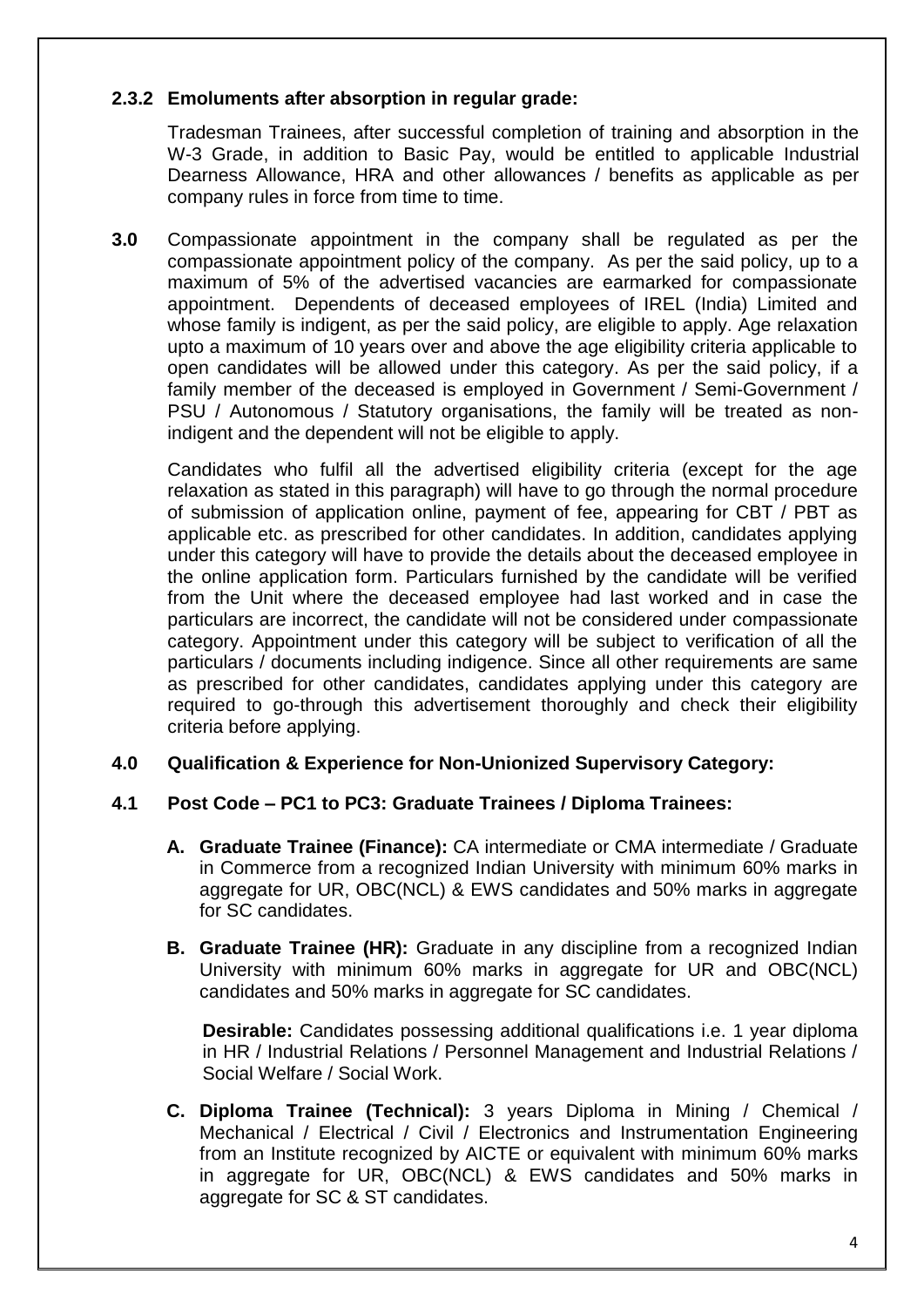# **4.2 Post Code – PC4: Junior Supervisor (Rajbhasha):**

**Qualification:** Master"s Degree from a recognized University in Hindi with English as a compulsory or elective subject or as the medium of examination at the degree level;

Or

Master"s degree from a recognized University in English with Hindi as a compulsory or elective subject or as the medium of examination at the degree level.

And

**Experience:** 1(One) year relevant post qualification work experience (on rolls or through manpower agency) in translation from English to Hindi and Hindi to English under Central / State Governments / Autonomous Bodies / Statutory Organizations / PSUs.

## **4.3 Post Code – PC5: Personal Secretary:**

**Qualification:** Graduate in any discipline from a recognized University with English as a compulsory or elective subject or as the medium of examination at the degree level with Typing speed of 40 wpm in English and Stenographic skills. Knowledge of Computer is essential and shall be proficient in MS Office, etc.

**Desirable:** Excellent verbal communication, written communication & interpersonal skills.

**Experience:** 1(One) year relevant post qualification work experience (on rolls or through manpower agency) of independently managing secretarial activities of Office of the GM/Director/MD/CMD or equivalent under Central / State Governments / Autonomous Bodies / Statutory Organizations / PSUs.

#### **4.4 Required Qualification and Experience for posts in Non-Executive (Workmen) category:**

## **4.4.1 Post Code – PC6, PC7 & PC8 - Tradesman Trainee (ITI):**

| <b>Name of Post</b>                                 | <b>Qualification and Experience</b>                                                                                                                                                                                                                                                                                                                                                                                               |
|-----------------------------------------------------|-----------------------------------------------------------------------------------------------------------------------------------------------------------------------------------------------------------------------------------------------------------------------------------------------------------------------------------------------------------------------------------------------------------------------------------|
| Tradesman Trainee(ITI)                              | Must have passed SSC or equivalent Examination from<br>a Board recognized by the State/Central Government                                                                                                                                                                                                                                                                                                                         |
| Fitter / Electrician /<br>Instrumentation           | with ITI / NAC with two years' experience in the<br>relevant Trade/ Discipline in a reputed Industrial<br>Establishment including on the Job Training<br>Apprenticeship training, if any.                                                                                                                                                                                                                                         |
|                                                     | For Electrician Trade: Valid statutory<br>licence<br>IS.<br>essential.                                                                                                                                                                                                                                                                                                                                                            |
| <b>Attendant Operator-</b><br><b>Chemical Plant</b> | Must have passed SSC or equivalent Examination from<br>a Board recognized by the State/Central Government<br>with ITI/NAC in Attendant Operator (Chemical Plant)<br>or+(plus) 2 Science (Intermediate/Higher Secondary)<br>with Chemistry as one of the subjects & 50% marks in<br>aggregate and with two years' experience in operation<br>of Chemical and allied Process Industry including<br>apprenticeship training, if any. |

5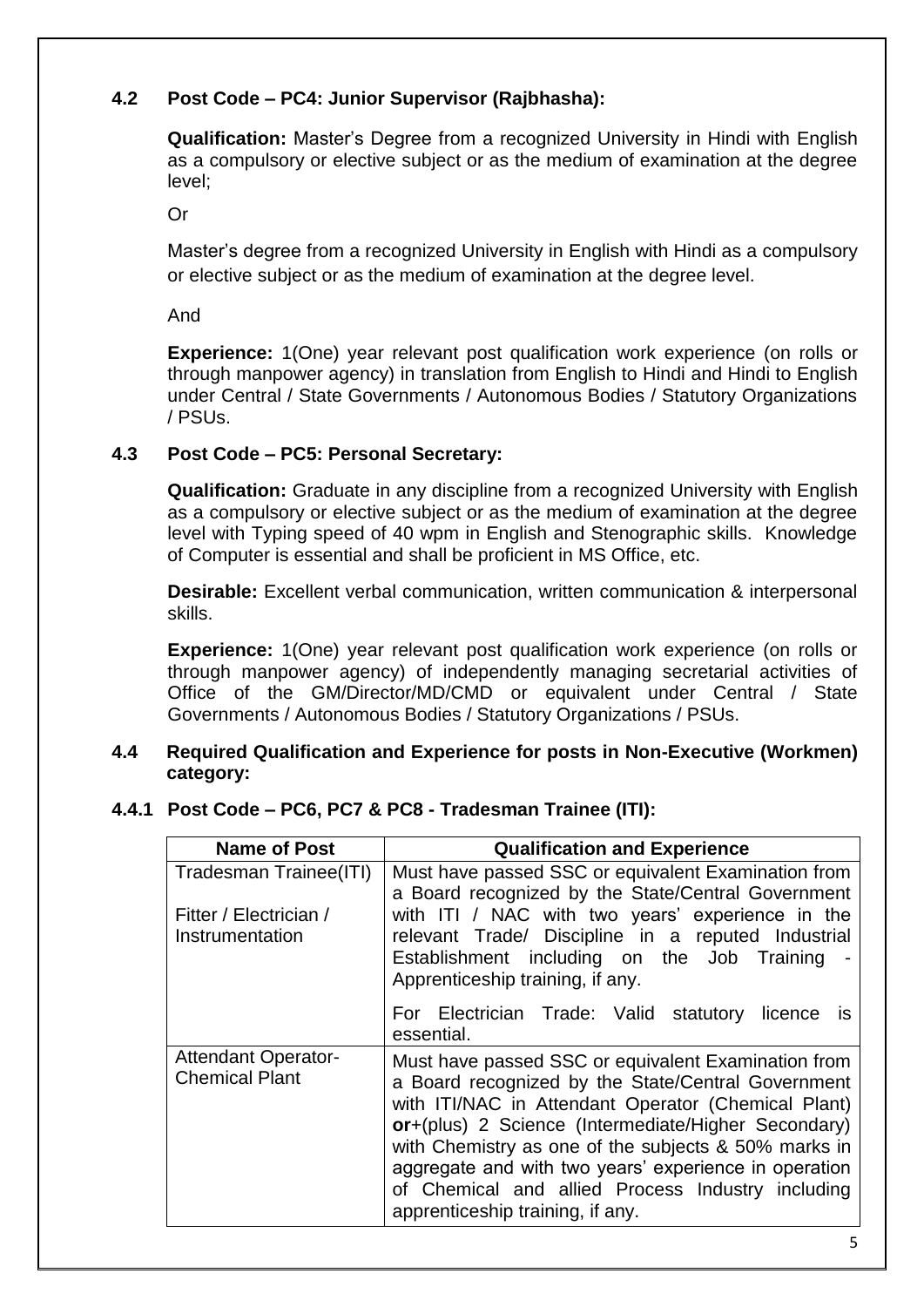- 4.5 For all the above posts, the required qualification(s) must have been acquired through a regular / full-time course from Universities / Institutions recognized / accredited by councils / bodies like UGC / AICTE etc. set up by Central / State government for the purpose.
- 4.6 Reservation and concessions to PwBDs (Persons with Benchmark Disabilities) shall be admissible in accordance with Government Guidelines issued from time to time.

## **5.0 Age Relaxation**:

5.1 Age relaxation for candidates belonging to SC/ST/OBC(NCL)/ESM/PwBD categories applying for Graduate Trainee (Finance) (PC1)/Graduate Trainee (HR) (PC2)/Diploma Trainee (Technical) (PC3) for Tradesman Trainee (ITI)(PC6)(PC7) & (PC8) posts(as applicable) shall be as under for:

| Category                   | <b>Age Relaxation (in years)</b>                                                                                                                                                                                                                                                                                                                                                                                                                                                                                |
|----------------------------|-----------------------------------------------------------------------------------------------------------------------------------------------------------------------------------------------------------------------------------------------------------------------------------------------------------------------------------------------------------------------------------------------------------------------------------------------------------------------------------------------------------------|
| SC/ST                      | 5                                                                                                                                                                                                                                                                                                                                                                                                                                                                                                               |
| OBC (NCL)                  | 3                                                                                                                                                                                                                                                                                                                                                                                                                                                                                                               |
| <b>PwBD-General</b>        | 10                                                                                                                                                                                                                                                                                                                                                                                                                                                                                                              |
| PwBD-OBC (NCL)             | 13                                                                                                                                                                                                                                                                                                                                                                                                                                                                                                              |
| PwBD-SC/ST                 | 15                                                                                                                                                                                                                                                                                                                                                                                                                                                                                                              |
| Domicile of J & K          | 5                                                                                                                                                                                                                                                                                                                                                                                                                                                                                                               |
| (01.01.1980 to 31.12.1989) |                                                                                                                                                                                                                                                                                                                                                                                                                                                                                                                 |
| <b>ESM</b>                 | 'By the length of military service increased by 3<br>years in case of Ex-Servicemen and commissioned<br>officers including ECOs/SSCOs for appointment by<br>direct recruitment subject to the condition that(i) the<br>continuous service rendered in the armed forces by<br>the ESM is not less than 6 months after Enrolment<br>and Attestation and (ii) that resultant age after<br>deducting his period of service from his actual age<br>does not exceed the prescribed age limit by more<br>than 3 years. |

- 5.2 Age relaxation for Ex-Servicemen (ESM) for other posts (PC4 & PC5) shall be as per Government Guidelines.
- 5.3 Maximum age after the age relaxation shall be as under:

| <b>Post</b>     | <b>Name of the Posts</b>                       | <b>Maximum Age</b>   |
|-----------------|------------------------------------------------|----------------------|
| Code            |                                                | after age relaxation |
| PC <sub>1</sub> | Graduate Trainee (Finance)                     | 45 Years             |
| PC <sub>2</sub> | Graduate Trainee (HR)                          |                      |
| PC <sub>3</sub> | Diploma Trainee (Technical)                    |                      |
|                 | (Mining / Chemical / Mechanical / Electrical / |                      |
|                 | Civil / Electronics and Instrumentation)       |                      |
| PC4             | Junior Supervisor (Rajbhasha)                  | 35 Years             |
| PC <sub>5</sub> | <b>Personal Secretary</b>                      | 35 Years             |
| PC <sub>6</sub> | Tradesman Trainee (ITI)                        | 50 Years             |
| PC7             |                                                |                      |
| PC <sub>8</sub> |                                                |                      |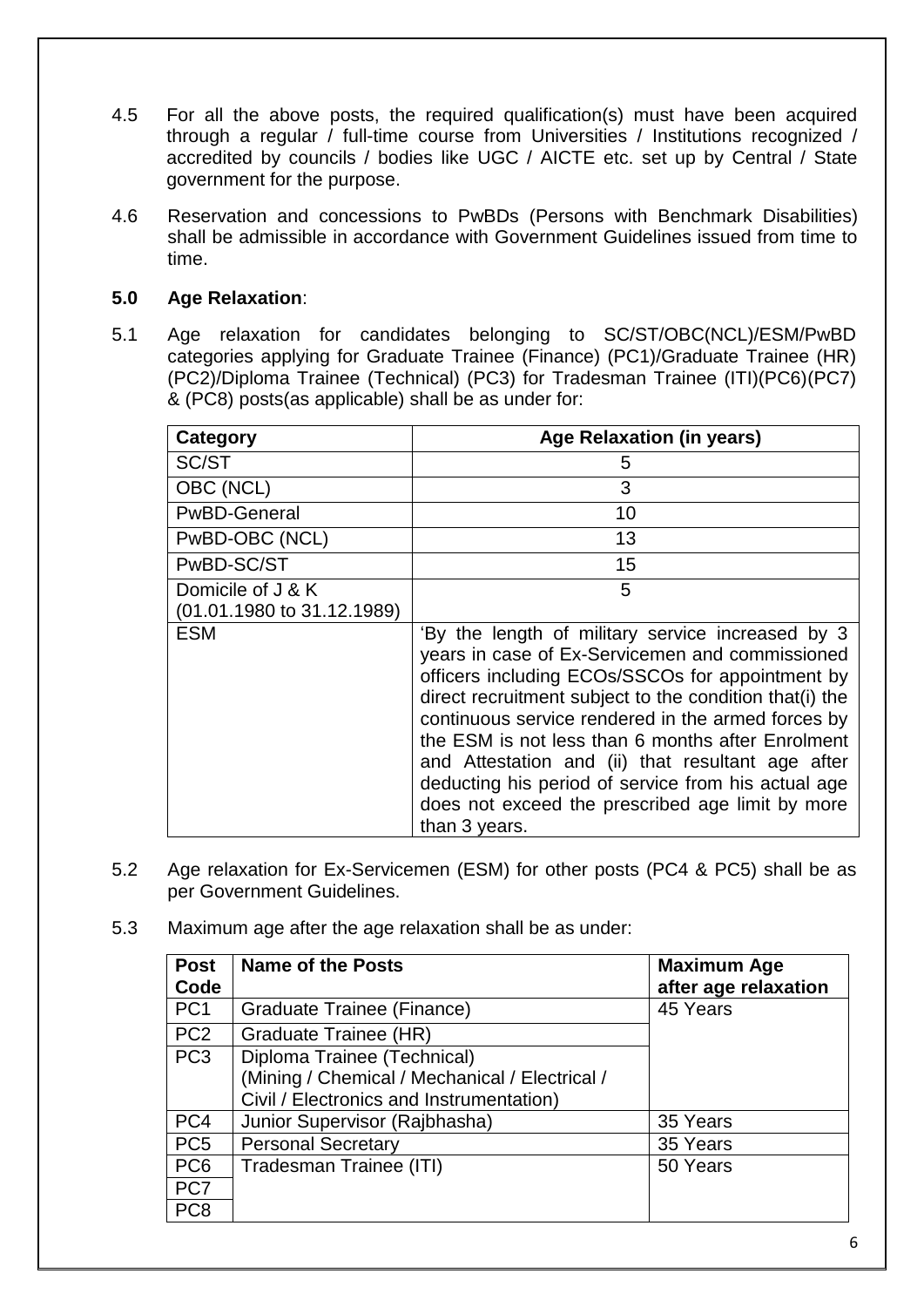**Note:**

- (i) Age relaxation shall be allowed up to 45 years for internal candidates for the posts with post codes PC4 & PC5.
- (ii) No age relaxation, other than those listed in para 5.1 above, shall be allowed for internal candidates for the posts with post code PC1, PC2, PC3, PC6, PC7 & PC8.

#### **6.0 FORWARDING OF APPLICATIONS OF CANDIDATES FROM GOVT. AND PUBLIC SECTOR UNDERTAKING.**

- (a) Persons employed in State / Central Government / Semi-Government / Autonomous Bodies / State and Central PSUs etc. are required to forward their applications along with all relevant documents through proper channel or produce "No Objection Certificate" (NOC) at the time of Second Level Test.
- (b) In the event of selection, candidates from Central Public Sector Enterprises (CPSEs) listed under DPE will be entitled to transfer of service benefits provided his / her application is forwarded through proper channel.
- (c) In the event of selection, all such candidates will be allowed to join IREL only on production of proper relieving order from their previous employer.
- (d) Internal candidates are required to forward printout of online application form to Recruitment Section, Corporate Office, Mumbai through proper channel.

# **7.0 Mode of Selection:**

- 7.1 The mode of selection for all the posts would consist of (i) Written Test [First Level Test] (ii) Skill Test / Trade Test / Computer Proficiency Test and Psychometric Test [Second Level Test] as applicable and/or any combination thereof as may be prescribed or decided by the Competent Authority. The written test will be Computer Based Test (CBT) for Post Codes with PC1 to PC5 and Paper Based Test (PBT) for Post code with PC6, PC7 & PC8. The candidates fulfilling the eligibility requirements/criteria viz. Age, qualification, experience etc. will be called for written test (objective type) comprising of Multiple-Choice Questions.
- 7.2 The question paper booklet for written test will be in bi-lingual form i.e. both Hindi & English.
- 7.3 IREL reserves the right to cancel / withdraw any question / questions from the written test even at the time of evaluation, if required.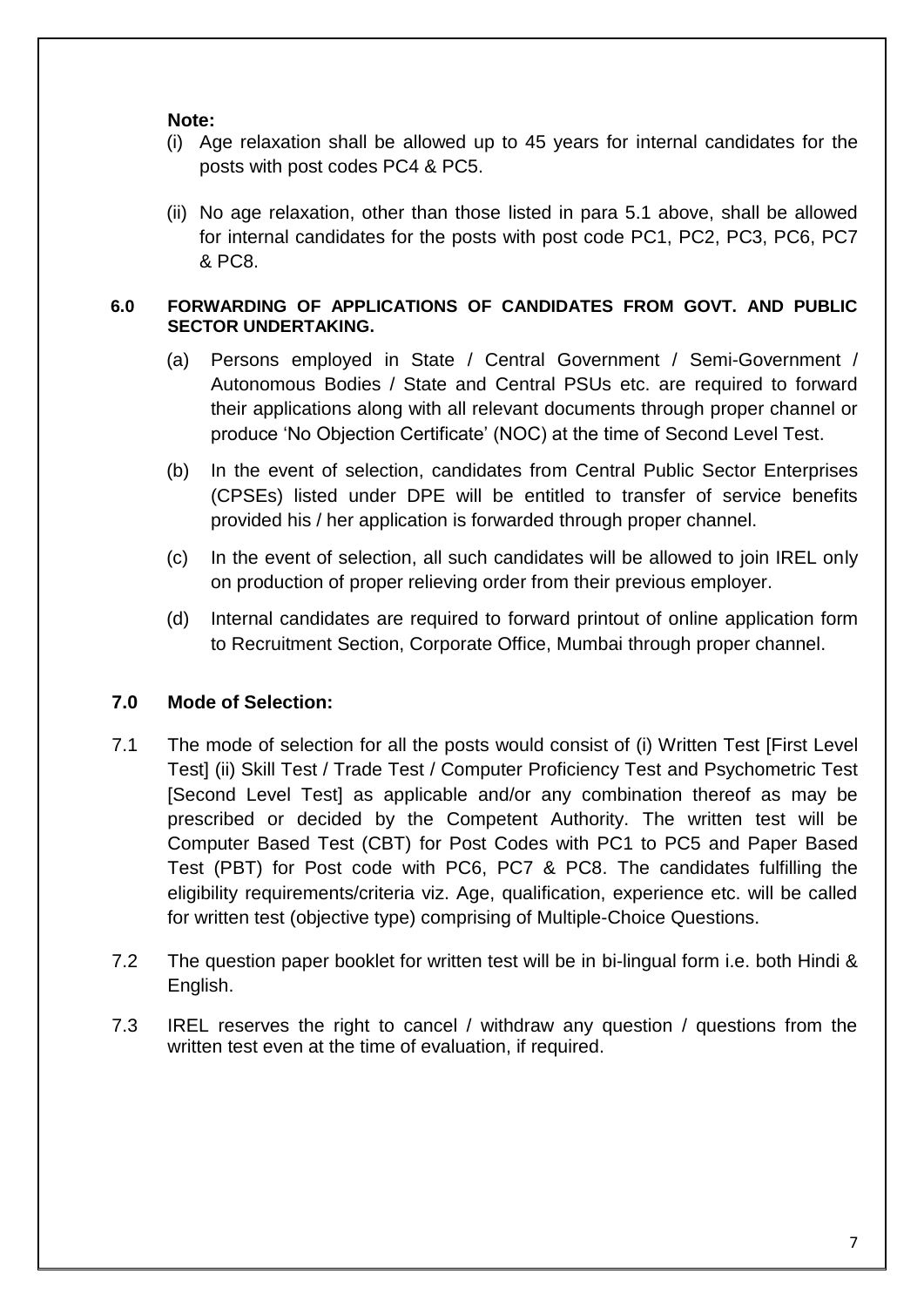- 7.4 The question paper for the Written Test (First Level) shall consist of the following:
- 7.4.1 Computer Based Test (CBT) shall be held for the following posts. Duration of the test will be 120 minutes. There will be no negative marking.

| <b>Post</b><br>Code | <b>Name of the Posts</b>  | <b>Paper-I</b><br>(50 Marks) | <b>Paper-II</b><br>(50 Marks) |
|---------------------|---------------------------|------------------------------|-------------------------------|
| PC <sub>1</sub>     | Graduate                  | <b>Subject Knowledge</b>     | General                       |
|                     | Trainee(Finance)          |                              | Knowledge,                    |
| PC <sub>2</sub>     | Graduate                  |                              | Numerical<br>ability,         |
|                     | Trainee(HR)               |                              | Reasoning<br>ability          |
| PC <sub>4</sub>     | Junior Supervisor         |                              | and                           |
|                     | (Rajbhasha)               |                              | <b>General English</b>        |
| PC <sub>5</sub>     | <b>Personal Secretary</b> |                              |                               |
| PC <sub>3</sub>     | Diploma Trainee           | <b>Section-A:</b>            | General                       |
|                     | (Technical)               | Subject Knowledge would      | Knowledge,                    |
|                     |                           | consist of questions<br>for  | Numerical<br>ability,         |
|                     | (Mining / Chemical /      | testing basic knowledge of   | ability<br>Reasoning          |
|                     | Mechanical /              | General Engineering.         | and                           |
|                     | Electrical / Civil /      | <b>Section-B:</b>            | <b>General English</b>        |
|                     | Electronics and           | The knowledge of specific    |                               |
|                     | Instrumentation)          | discipline.                  |                               |

7.4.2 Paper Based Test (PBT) shall be held for the following posts. Duration of the test will be 120 minutes. There will be no negative marking.

| <b>Post</b> | Name of the Posts          | <b>Paper-I</b>                                 | <b>Paper-II</b> |
|-------------|----------------------------|------------------------------------------------|-----------------|
| Code        |                            | (50 Marks)                                     | $(50$ Marks)    |
| PC6         | Tradesman Trainee (ITI)    | Subject<br>Knowledge   General                 |                 |
| PC7         |                            | would<br>consist of Knowledge,                 |                 |
| PC8         | Fitter / Electrician /     | questions for testing the   Numerical ability, |                 |
|             | <b>Attendant Operator-</b> | knowledge of relevant Reasoning ability        |                 |
|             | Chemical Plant /           | Trades.                                        | and General     |
|             | Instrumentation            |                                                | English         |

- 7.5 Based on the marks obtained in the Written Test, the candidates will be called for second level Test (Skill Test / Trade Test / Computer Proficiency Test as applicable and Psychometric Test) in the ratio of 1:3 following reservation policy. However, the candidates belonging to UR, OBC(NCL) & EWS category should secure minimum marks in written test i.e. 50% marks in Paper-I & Paper-II and candidates belonging to SC/ST/PWD category should secure minimum marks in written test i.e. 45% marks in Paper-I & Paper-II against reserved positions.
- 7.6 The Second Level test/s would be qualifying in nature. The qualifying marks for Second Level Test i.e. Skill Test / Trade Test / Computer Proficiency Test as applicable & Psychometric Test shall be decided at the time of test.
- 7.7 The candidates who attend second level test and fail to secure the qualifying marks shall stand disqualified.
- 7.8 Final selection will be based on the marks obtained in the written test only. The merit list for final selection will be prepared on the basis of performance in the written test.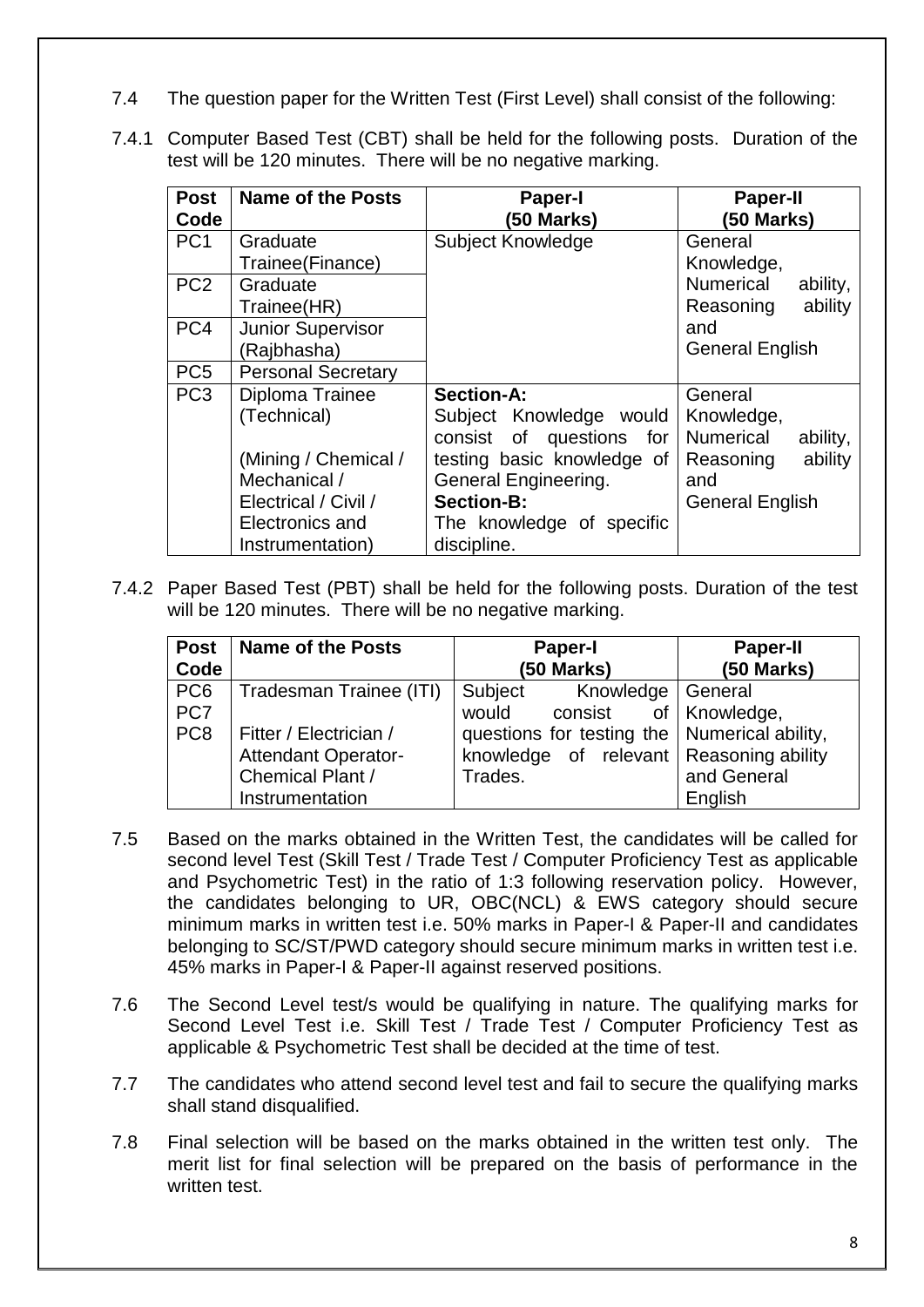## **8.0 Written Test Centres(Tentative)**:

The details of Written Test centres, post-wise, would be as under:

| <b>Post</b>     | Name of the Posts                                                                                                          | <b>Written Test Centres (Tentative)</b>     |
|-----------------|----------------------------------------------------------------------------------------------------------------------------|---------------------------------------------|
| Code            |                                                                                                                            |                                             |
| PC <sub>1</sub> | Graduate Trainee (Finance)                                                                                                 | Mumbai, Pune,                               |
| PC <sub>2</sub> | Graduate Trainee (HR)                                                                                                      | Trivandrum, Kochi,<br>Bhubaneshwar, Cuttack |
| PC <sub>3</sub> | Diploma Trainee (Technical)<br>(Mining / Chemical / Mechanical /<br>Electrical / Civil Electronics and<br>Instrumentation) |                                             |
| PC4             | Junior Supervisor (Rajbhasha)                                                                                              |                                             |
| PC <sub>5</sub> | <b>Personal Secretary</b>                                                                                                  |                                             |
| PC <sub>6</sub> | Tradesman Trainee (ITI)                                                                                                    | Bhubaneshwar, Cuttack                       |
| PC <sub>7</sub> |                                                                                                                            | Trivandrum, Kochi                           |
| PC <sub>8</sub> |                                                                                                                            | Chennai, Madurai                            |

For posts with post code PC1 to PC8, candidates may opt/choose 2 test centres in the order of their preferences. The centre(s) opted shall not be changed at a later stage after submission of application. IREL reserves the right to add/ delete centres depending on the number of candidates and to allocate any test centre or change the centre opted by the candidate.

#### **9.0 Pre-Employment Medical Examination:**

Before joining, the selected candidates will have to undergo medical examination arranged by the company Medical Officer(s) and the decision of the Company"s Medical Officer(s) will be final and binding.

## **10.0 Character and Antecedents (C & A) verification etc.**:

Appointment of selected candidates shall be further subject to verification of "Character and Antecedents" and "Special Verification" from the concerned authorities and experience verification as per rules of the company.

## **11.0 Wait List of Selected Candidates:**

A reasonable wait-list will be prepared and the same will be valid for a period of one year or till notifying of any such recruitment whichever is earlier.

#### **12.0 Service Agreement Bond:**

Selected candidates for the posts of Diploma Trainee/Graduate Trainee, will be required to execute a Service Agreement Bond of Rs. 50,000/- for Gen/OBC(NCL) candidates and Rs.25,000/- for SC/ST/PwBD/EWS candidates for serving IREL (India) Limited for a minimum period of 3 years after successful completion of training and being appointed in the regular rolls of the company.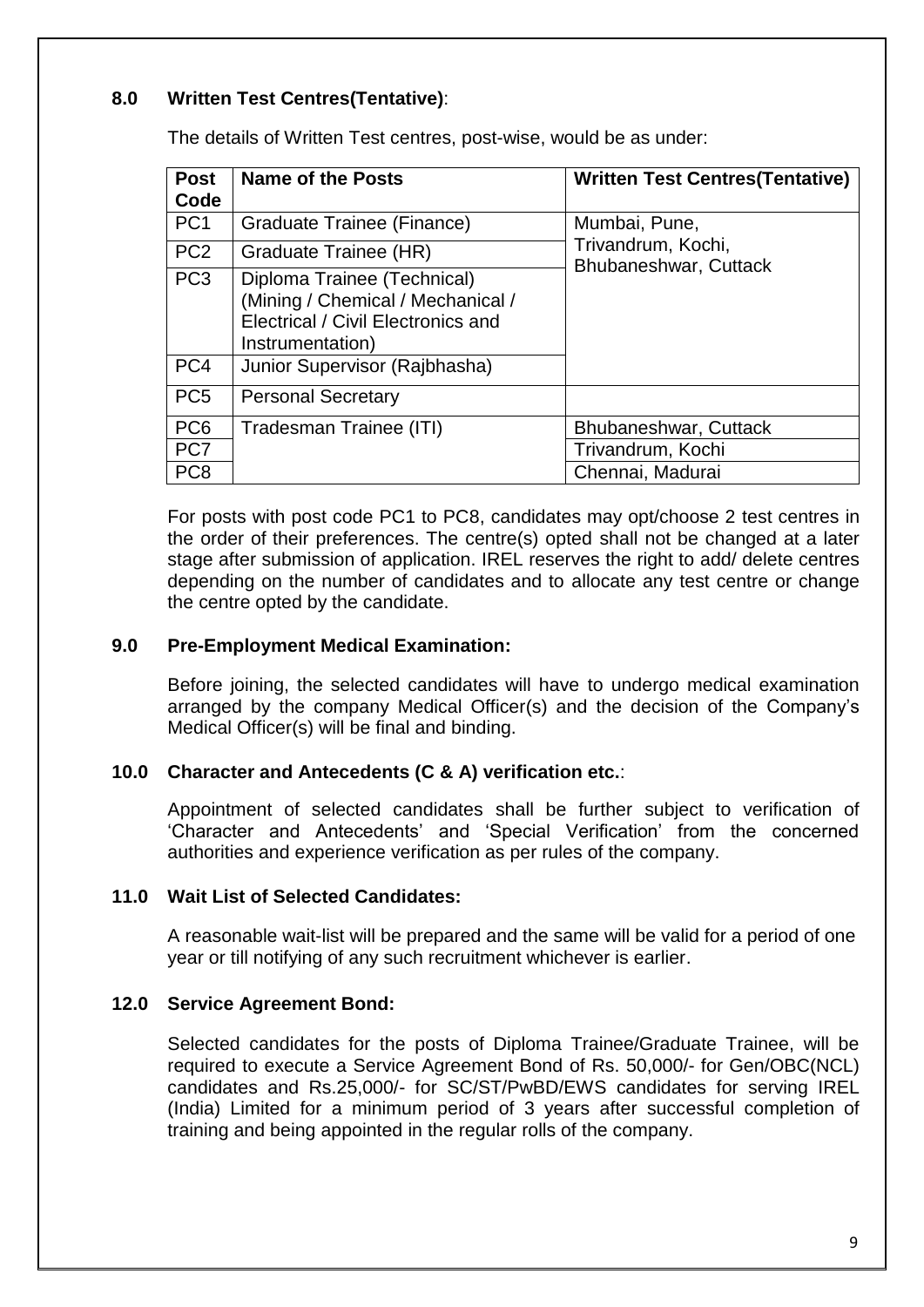## **13.0 Place of Posting:**

| <b>Post</b>                 | <b>Name of the Posts</b>                                                                                                     | <b>Place of Posting</b>                                                                                                                                                             |
|-----------------------------|------------------------------------------------------------------------------------------------------------------------------|-------------------------------------------------------------------------------------------------------------------------------------------------------------------------------------|
| Code                        |                                                                                                                              |                                                                                                                                                                                     |
| PC <sub>1</sub>             | Graduate Trainee (Finance)                                                                                                   | Selected candidates will be posted in                                                                                                                                               |
| PC <sub>2</sub>             | Graduate Trainee (HR)                                                                                                        | Units/<br>Offices/<br>the<br>of<br>any                                                                                                                                              |
| PC <sub>3</sub>             | Diploma Trainee (Technical)<br>(Mining / Chemical / Mechanical<br>/ Electrical / Civil / Electronics<br>and Instrumentation) | Establishments / Project Sites of the<br>Company.                                                                                                                                   |
| PC <sub>4</sub>             | Junior Supervisor (Rajbhasha)                                                                                                |                                                                                                                                                                                     |
| PC <sub>5</sub>             | <b>Personal Secretary</b>                                                                                                    |                                                                                                                                                                                     |
| PC <sub>6</sub>             | Tradesman Trainee (ITI)                                                                                                      | Orissa Sands Complex (OSCOM),<br>Odisha or any of the Projects of the<br>company.                                                                                                   |
| PC7                         |                                                                                                                              | Chavara Unit, Kerala or any of the<br>Projects of the company.                                                                                                                      |
| PC <sub>8</sub><br>TI.<br>. |                                                                                                                              | Manavalakurichi Unit, Tamil Nadu or<br>any of the Projects of the company.<br>For a set of a set of the Higher than the set of the set of the set of the Higher $I$ $\bigcap H$ and |

**Note:** The incumbents are liable to be transferred to any of the Units / Offices / Establishments / Project sites of the company.

## **14.0 Application Fee**

| <b>Post</b>     | <b>Name of the Posts</b>                                                                                                        | <b>Application Fee</b>                                                                                                                                                                                                                                                                                                                      |
|-----------------|---------------------------------------------------------------------------------------------------------------------------------|---------------------------------------------------------------------------------------------------------------------------------------------------------------------------------------------------------------------------------------------------------------------------------------------------------------------------------------------|
| Code            |                                                                                                                                 |                                                                                                                                                                                                                                                                                                                                             |
| PC <sub>1</sub> | Graduate Trainee (Finance)                                                                                                      | Non-refundable Application Fee of ₹472/-<br>(Rupees Four Hundred and Seventy Two<br>only)(inclusive of GST) are required to be<br>paid by candidates at the time of<br>submission of online Application Form.<br>Candidates can opt to pay either through<br>internet banking account or Credit/ Debit<br>card. No other mode of payment of |
| PC <sub>2</sub> | Graduate Trainee (HR)                                                                                                           |                                                                                                                                                                                                                                                                                                                                             |
| PC <sub>3</sub> | Diploma Trainee (Technical)<br>(Mining / Chemical /<br>Mechanical / Electrical / Civil /<br>Electronics and<br>Instrumentation) |                                                                                                                                                                                                                                                                                                                                             |
| PC4             | <b>Junior Supervisor</b><br>(Rajbhasha)                                                                                         | Application Fee would be accepted.<br>Application Fee once paid will not be                                                                                                                                                                                                                                                                 |
| PC <sub>5</sub> | <b>Personal Secretary</b>                                                                                                       | refunded under any circumstances.<br>Candidates are, therefore, advised to                                                                                                                                                                                                                                                                  |
| PC <sub>6</sub> | Tradesman Trainee (ITI)                                                                                                         | verify their eligibility before payment of<br>Application Fee.                                                                                                                                                                                                                                                                              |
| PC7             |                                                                                                                                 |                                                                                                                                                                                                                                                                                                                                             |
|                 |                                                                                                                                 | Note: SC/ST/PwBD/ESM<br>category                                                                                                                                                                                                                                                                                                            |
| PC <sub>8</sub> |                                                                                                                                 | candidates, Women and Internal<br>candidates are exempted from payment<br>of Application Fee.                                                                                                                                                                                                                                               |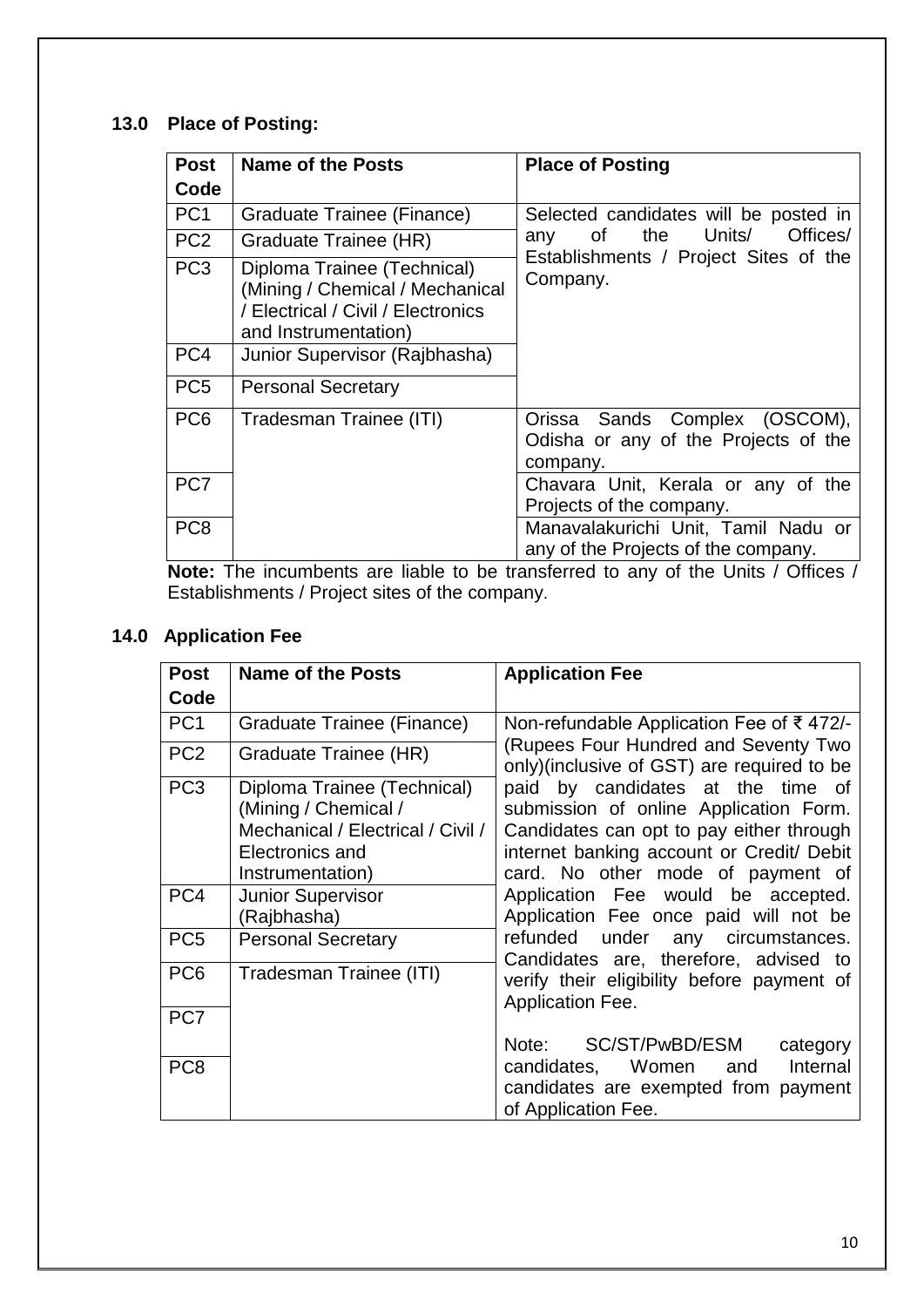#### **15.0 HOW TO APPLY**

#### **15.1 Sequence-wise actions to be followed by the candidates for filling-up of Online Applications are as under:**

- (a) Visit IREL website [www.irel.co.in](http://www.irel.co.in/) Careers section and Click on Apply Online button.
- (b) Read Important Instructions and Click on  $(\sqrt{)}$  'I Agree' Button.
- (c) Register by filling up necessary details *(post applied, name, original category, applied category, PwD category, Mobile No. and e-mail ID and click on Submit Button).*
- (d) Check Application Sequence No., User ID & Password received on your email and mobile number.
- (e) Re-login to your account by entering user ID and password received through e-mail.
- (f) Fill-up application form and upload Photo, Signature and relevant Documents.
- (g) Check Preview of the Application Form and make corrections, if any.
- (h) Make payment through Debit Card/Credit Card/Net-banking (if applicable)
- (i) Press Submit Button.
- (j) Take print out of your application form for future reference.

**Note**: - Do not send **hard copy** of filled-in application form to IREL (India) Limited.

#### **15.2 General Instructions for filling up of Application**

- (i) The candidates shall apply through On-line mode only in case he/she possess the qualifications and fulfils eligibility criteria mentioned in the advertisement.
- (ii) Before starting to fill-up the online application, candidates are advised to keep ready the following details/documents/information:
	- (a) E-Mail ID (valid at least for one year).
	- (b) Mobile No. (valid at least for one year).
	- (c) Required details such as personal data, educational qualifications, experience and other information.
	- (d) Details of Debit Card/Credit Card/Net banking for making fee payment (if applicable)
	- (e) Scanned Copy of Recent Photograph (not more than 3 weeks old in jpg/jpeg format). Size (20 kb-50kb).
	- (f) Scanned Copy of Signature with Black ink pen (in jpg/jpeg format). Size (10 kb-20kb).
	- (g) Scanned Copies of following documents (in pdf format):
		- (i) Documentary proof of Date of Birth (Matriculation/10<sup>th</sup>/12<sup>th</sup>/HSC Certificate).
		- (ii) Final/Provisional Degree/ITI / Diploma/Graduation / Post-Graduation, etc., as applicable.
		- (iii) Experience Certificates / documents in support of experience.
		- (iv) PWD Certificate [in case of Persons with Benchmark Disability (PwBD) candidates] in prescribed format.
		- (v) Discharge / Service Certificate in case of Ex-servicemen.
		- (vi) Caste Certificate in respect of reserved categories in the prescribed format in respect of SC/ST and OBC Non-Creamy Layer.
		- (vii) Income and asset certificate in respect of EWS in prescribed format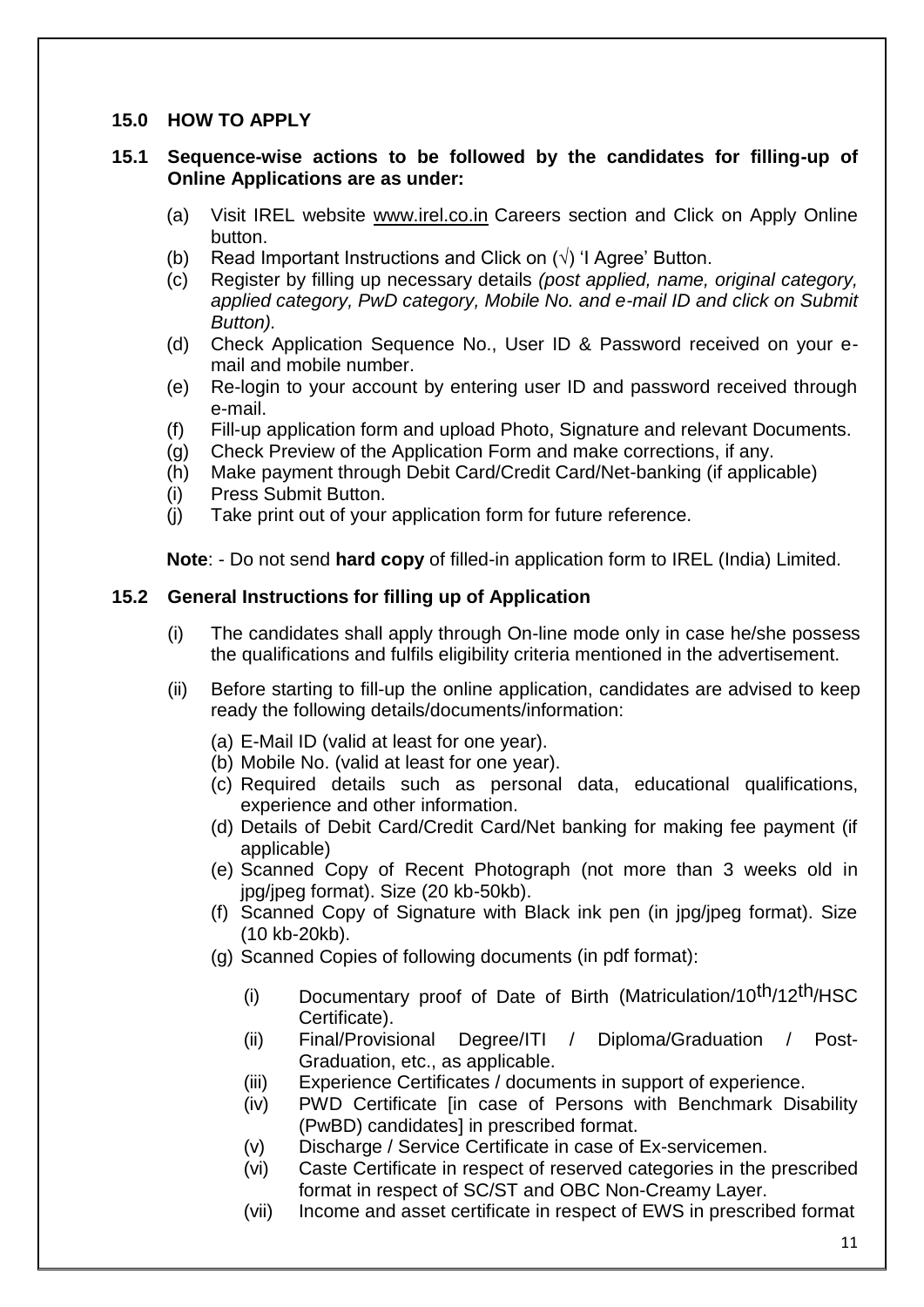- (viii) Declaration of Non-Creamy Layer Status in respect of OBC (NCL) candidates in prescribed format.
- (ix) Scribe certificate, if applicable (may be downloaded during filling of application).
- (x) Certificate in the prescribed format issued by Competent Authority in respect of J & K Domicile.
- (iii) A candidate can apply for one post/discipline only. Application of candidate applying for more than one post/discipline will summarily be rejected. In case of multiple applications for the same post/discipline, the last application would be considered as final and all other applications made prior to the last-one, shall be treated as null and void.

## **16.0 GENERAL CONDITIONS AND INSTRUCTIONS**

- (a) Only Indian nationals need to apply. Mere submission of application will not entail right for claiming Appointment.
- (b) The cut-off date for computing Age and experience is **14.07.2022 (closing date of application)**.
- (c) Persons who have retired from the Govt./PSUs including IREL (India) Limited under the Voluntary Retirement Scheme (VRS) will not be eligible to apply.
- (d) Candidates are advised to ensure while applying that they fulfil the eligibility criteria and other requirements mentioned and that the particulars furnished by them are correct in all respects. Their candidature at every stage is purely provisional. In case it is detected at any stage of recruitment process that the candidate does not fulfil the eligibility criteria and/or does not comply with other requirements of this advertisement and /or he/she has furnished any incorrect or false information or has suppressed any material fact, his/her candidature is liable to be rejected. If any of the above shortcomings is / or are detected even after appointment his/her services will be terminated without any notice.
- (e) Intimation regarding Written Test, Skill Test/Trade Test/Computer Proficiency Test as applicable and psychometric test etc. will be sent through e-mail only.
- (f) In order to regulate the number of candidates to be called for the test, if so required, the Management reserves the right to raise the minimum eligibility standards/criteria, OR to relax the minimum eligibility standards/criteria including age limit in otherwise suitable candidates depending upon the response to the advertised posts.
- (g) Merely meeting the above qualifications and experience shall not entitle a candidate to be called for Written Test, Skill Test/Trade Test/Computer Proficiency Test as applicable and Psychometric Test. Only short-listed candidates will be called for the Tests. Due to prevalent pandemic situation of Covid-19, if required, online test may be conducted.
- (h) For getting the reservation benefits under OBC category, the name of caste and community of the candidate must appear in the Central list of Other Backward Classes and the candidate must not belong to creamy layer. (To see list of approved OBC caste/community name in the central list, log on to http://ncbc.nic.in/centrallistifobc.html/). The candidates need to furnish their OBC –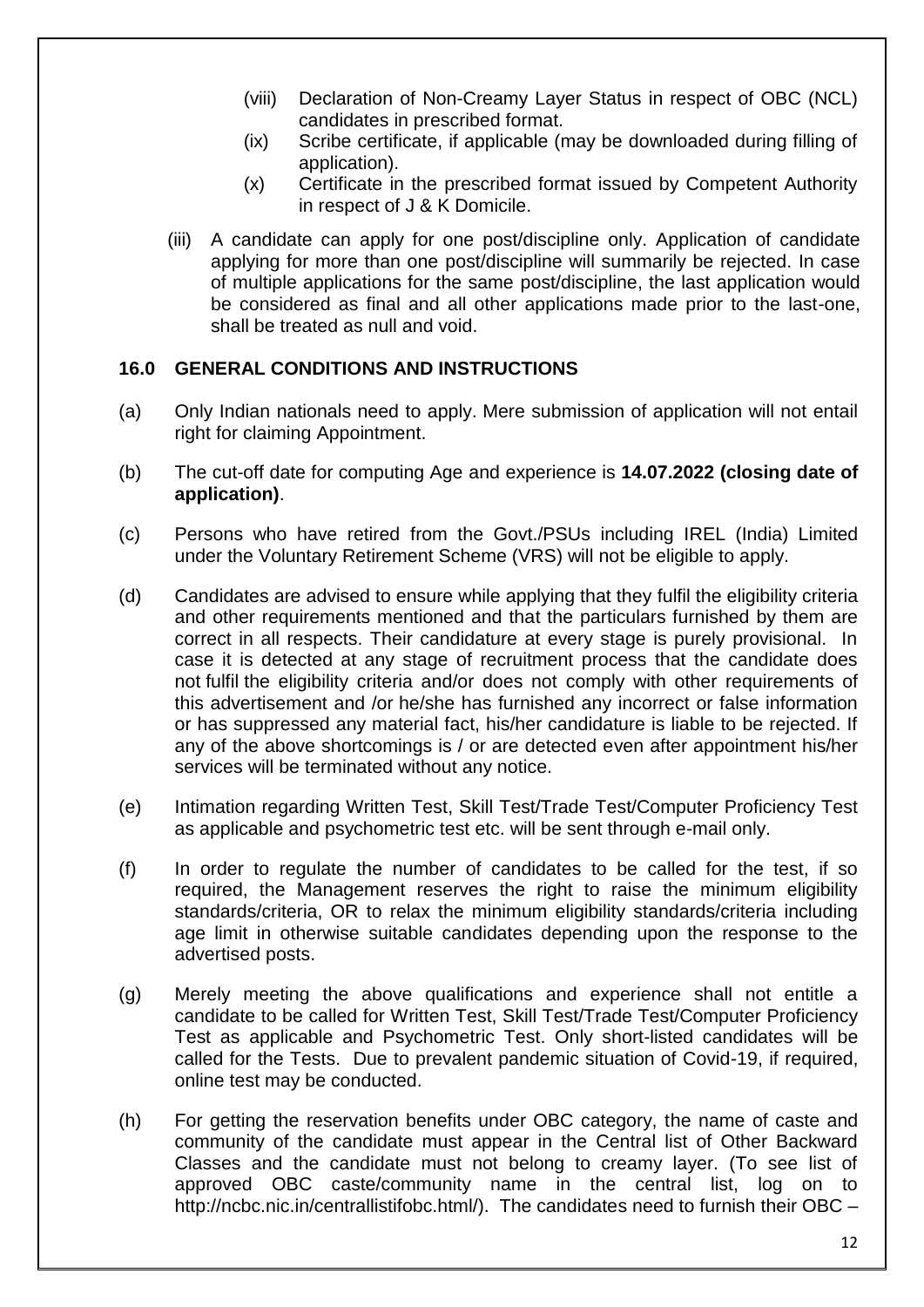non creamy layer (NCL) certificate (not more than one year old from the date of application to IREL as per the format prescribed by Government of India.

- (i) Candidates belonging to OBC category but not covered under "Non-Creamy Layer" are not entitled to OBC reservation. As such, they should indicate category as "UR".
- (j) Candidates applying under EWSs category should fulfil the conditions stipulated for applying under "Reservation for Economically Weaker Sections (EWSs) in civil posts and services in Government of India" issued vide DoPT OM dt.19.01.2019. Such candidates should attach the requisite certificate certifying their "Income and Asset of the family", from an officer not below the rank of Tehsildar, along with their application.
- (k) Verification of original certificates / documents with regard to age, qualification, work experience, scale, category/disability (as applicable) and other documents as asked for will be done only at the time of medical/joining (as the case may be). The candidature of a candidate shall be cancelled at any point of time if the candidate is found not meeting the eligibility criteria.
- (l) Candidates called for Skill Test/Trade Test/Computer Proficiency Test as applicable and Psychometric Test will be reimbursed to and fro train fare from the nearest Railway Station from the shortest route as per the rules of the company.
- (m) The number of posts and the reservation mentioned are tentative. Depending on the requirements, the Company reserves the right to increase/curtail/cancel the number of posts without any further notice and without assigning any reasons thereof. IREL also reserves the right to cancel/restrict/modify/alter the advertisement/recruitment process and/or the selection process without issuing any further notice or assigning any reason whatsoever.
- (n) All the above conditions of qualification, experience, age limit (age relaxation as stipulated above) etc. are also applicable to the internal candidates of IREL.
- (o) Eligible and interested candidates are advised to apply well in advance so as to avoid last minute errors in application. IREL management will not be responsible for any delay in submission of application caused due to the queries raised by the applicant and non-receipt of response thereof.
- (p) Records of the candidates not selected shall not be preserved beyond 01 year from the date of test or publication of next advertisement for the post(s), whichever is earlier*.*
- (q) Appointment of selected candidates shall be subject to Medical fitness, verification of Character and Antecedents (C&A) from the concerned authorities, Experience verification etc. as per the rules of the company.
- (r) Request for change of Mailing address/email ID/category/ posts and other information as declared will not be entertained.
- (s) Any legal proceedings in respect of any dispute with regard to the recruitment against this advertisement can be instituted only in Mumbai. Courts/Forums/Tribunals at Mumbai only shall have the sole and exclusive jurisdiction to try any such Case/Dispute.